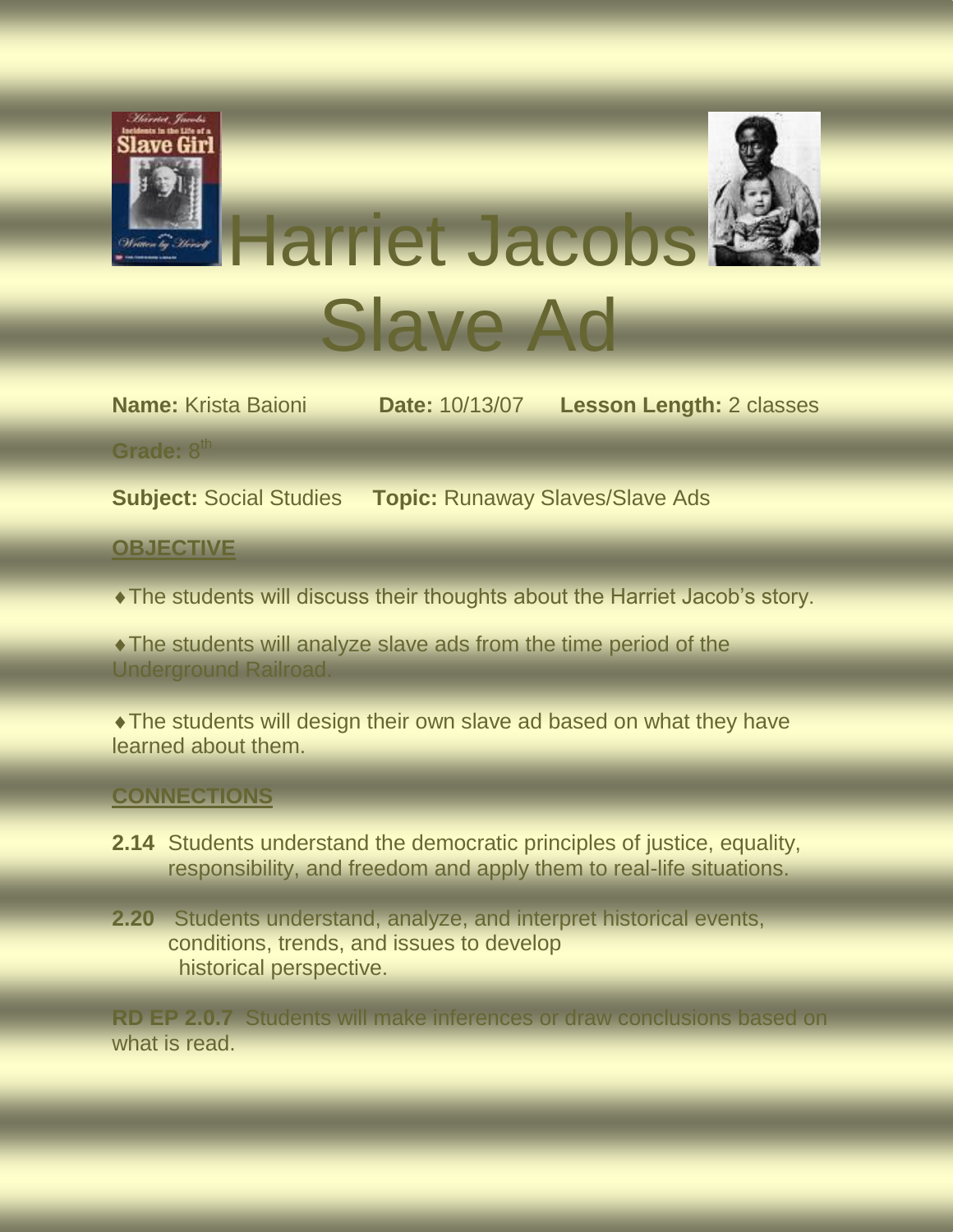**SS-08-5.1.1** Students will use a variety of tools (e.g., primary and secondary sources) to describe and explain historical events and conditions and to analyze the perspectives of different individuals and groups (e.g., gender, race, region, ethnic group, age, economic status, religion, and political group in United States history prior to the Reconstruction.

# **CONTEXT**

This lesson will be building to the student's prior knowledge of slavery and the Underground Railroad. The lesson is designed to help students understand what it was like to be a runaway slave.

### **MATERIALS**

Dictionaries **Paper and pen** 

Copy of Harriet Jacob's Story Slave Ads from the time period

## **PROCEDURES**

- 1. Review with the students what they already know about slavery.
- 2. Read the story of Harriet Jacobs aloud to the class.
- 3. Discuss the story aloud as a class.
	- Questions to ask:
	- Do you think what Harriet did was hard?
	- Do you think you could have hidden for that long?
	- What fears do you think she had?

• How would you have felt if you were the other slaves on the plantation?

- Do you think she made the right choice to hide?
- How would you have felt if you were her children?
- 4. Read the slave ad that was posted for Harriet's return.
- 5. Discuss with the class what it tells you about Harriet Jacobs.
- 6. Have the students get into groups of two. Give each group different slave ads from that time.
- 7. Have the students analyze the ad to see what it tells you about the runaway slave. The students can use dictionaries if necessary.